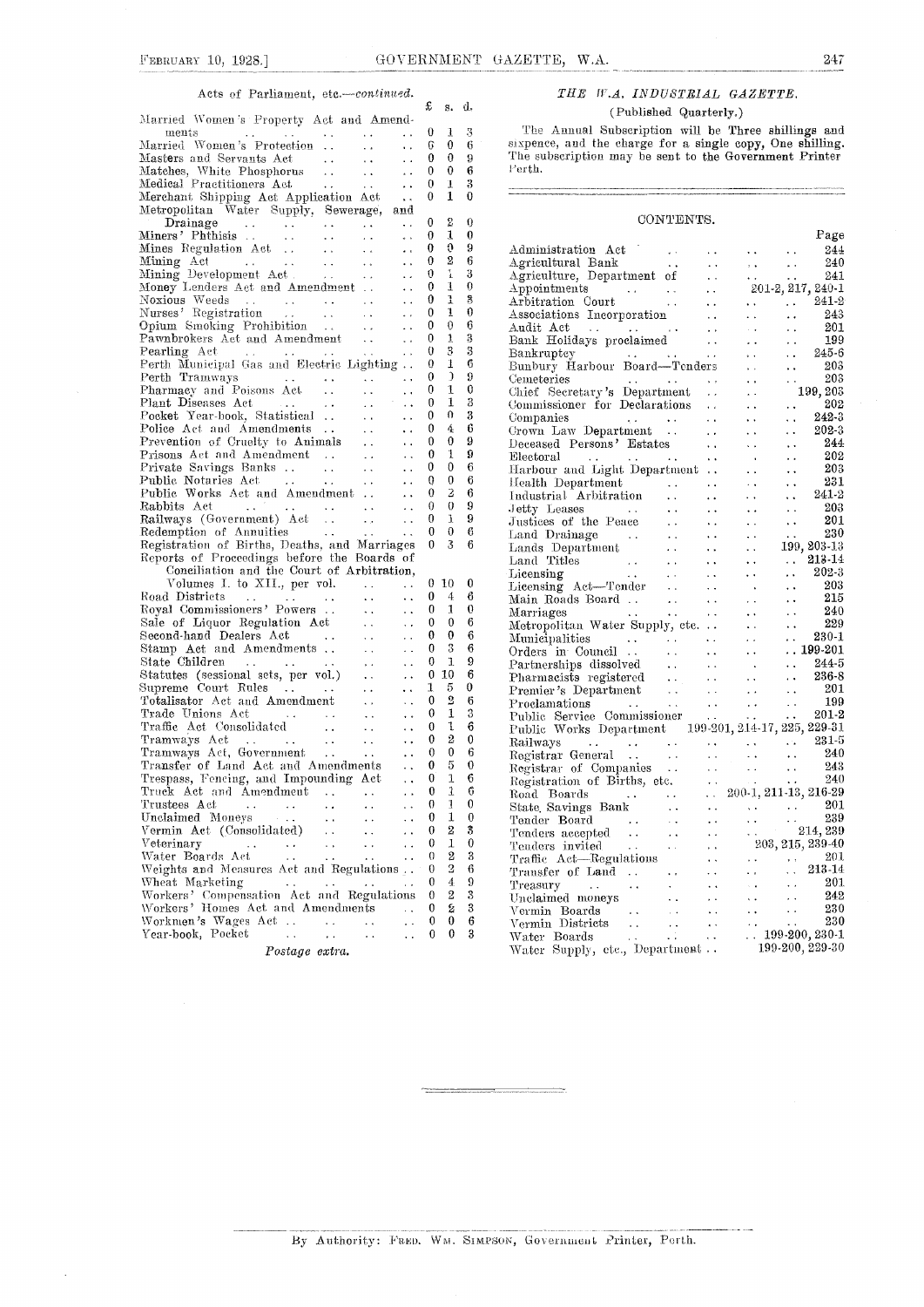

# Government Gazette

# PERTH, FRIDAY, 10 FEBRUARY 1928 No. 6

© STATE OF WESTERN AUSTRALIA

## **CONTENTS**

Administration Act Agricultural Bank Agriculture, Department of Appointments Arbitration Court Associations Incorporation Audit Act Bank Holidays proclaimed Bankruptcy Bunbury Harbour Board—Tenders Cemeteries Chief Secretary's Department Commissioners for Declarations Companies Crown Law Department Deceased Person's Estates Electoral Harbour and Light Department Health Department Industrial Arbitration Jetty Leases Justice of the Peace Land Drainage Lands Department Land Titles Licensing Licensing Act—Tender Main Roads Board Marriages Metropolitan Water Supply, etc. Municipalities Orders in Council Partnerships dissolved Pharmaceutical Register Premier's Department Proclamations Public Service Commissioner Public Works Department Railways Registrar General Registrar of Companies